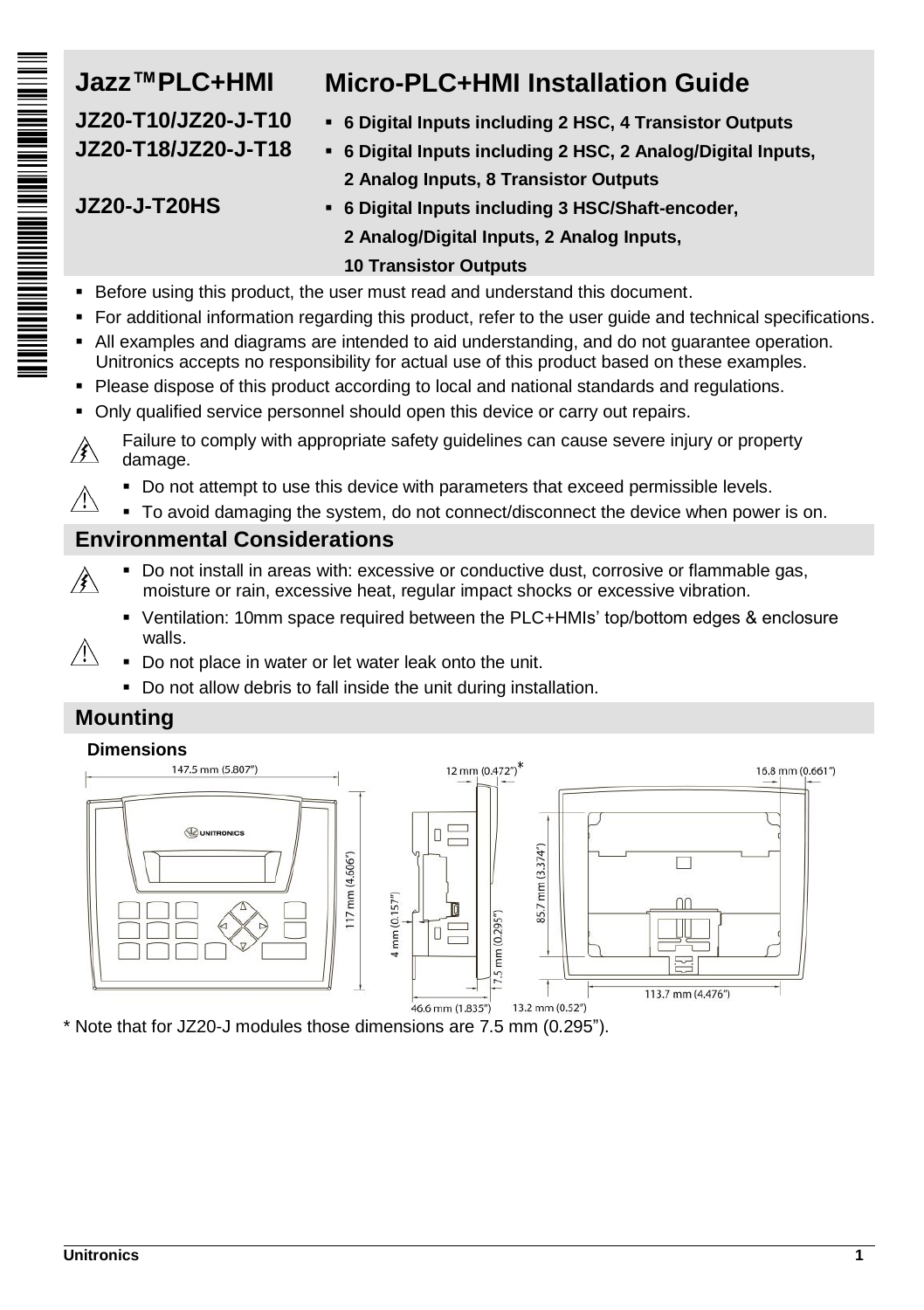

**Note**: Removing the unit requires clearance space. Recommendation: approximately 40mm (1.58"). For UL listed module, in order to meet the UL508 standard, panel-mount this device on the flat surface of a Type 1 enclosure.

## **Wiring**

 $\sqrt{N}$ 

- This equipment is designed to operate only in SELV/PELV/Class 2/Limited Power environments.
- All power supplies in the system must include double insulation. Power supply outputs ∕≰∖ must be rated as SELV/PELV/Class 2/Limited Power.
	- Do not connect either the 'Neutral or 'Line' signal of the 110/220VAC to device's 0V pin. Do not touch live wires.
	- All wiring activities should be performed while power is OFF.
	- Install an external circuit breaker. Guard against short-circuiting in external wiring.
	- **Use appropriate circuit protection devices.** 
		- Unused pins should not be connected. Ignoring this directive may damage the device.
		- Double-check all wiring before turning on the power supply.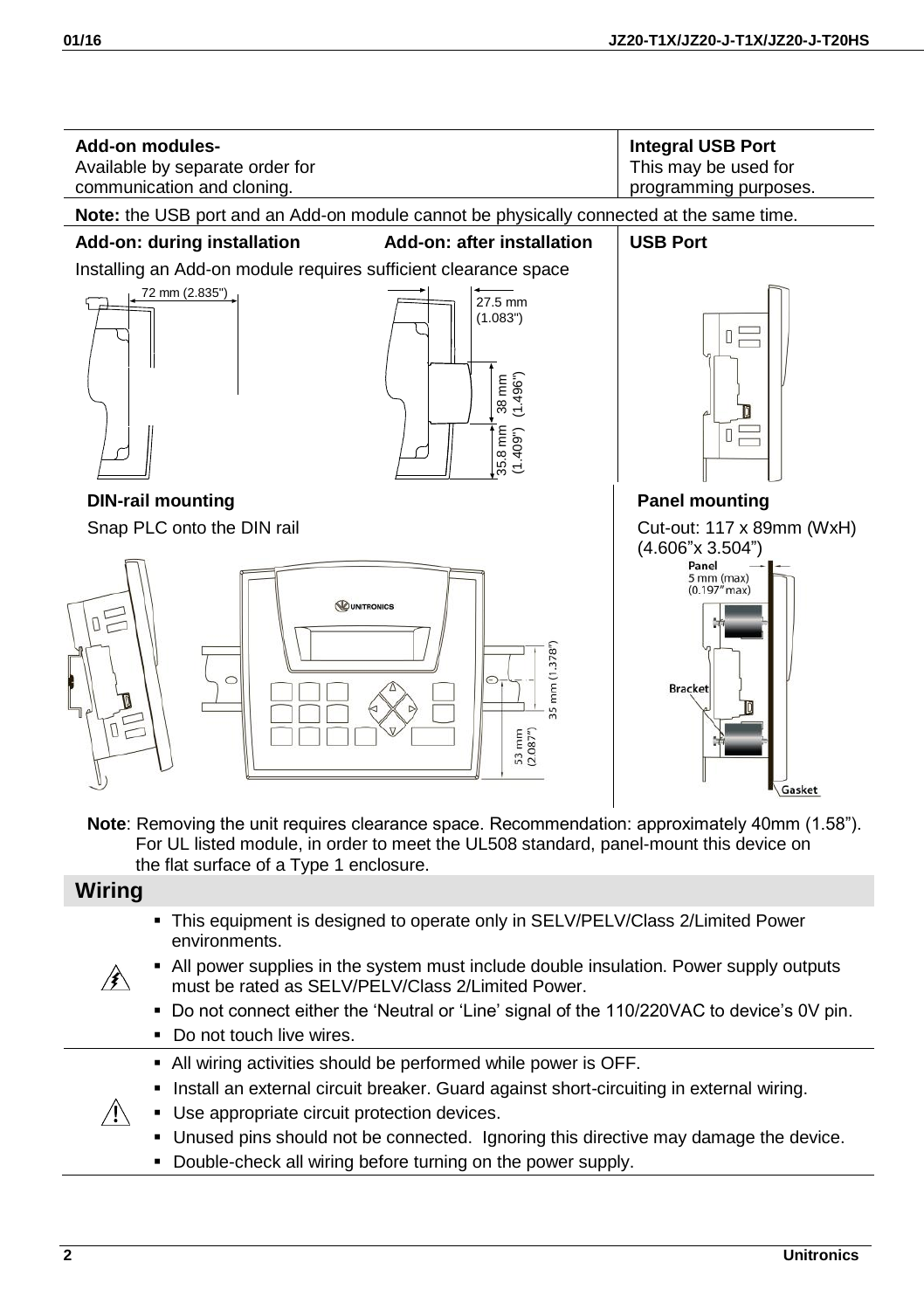- *Caution* Do not use tin, solder, or any substance on stripped wire that might cause the wire strand to break.
	- **Install at maximum distance from high-voltage cables and power equipment.**

#### **Wiring Procedure**

Use crimp terminals for wiring; use 3.31 mm  $2 - 0.13$  mm<sup>2</sup> wire (12-26 AWG):

- 1. Strip the wire to a length of 7±0.5mm (0.270–0.300").
- 2. Unscrew the terminal to its widest position before inserting a wire.
- 3. Insert the wire completely into the terminal to ensure a proper connection.
- 4. Tighten enough to keep the wire from pulling free.

#### **Wiring Guidelines**

- Use separate wiring ducts for each of the following groups:
	- o Group 1: Low voltage I/O and supply lines, communication lines.
	- $\circ$  Group 2: High voltage Lines, Low voltage noisy lines like motor driver outputs.
	- Separate these groups by at least 10cm (4"). If this is not possible, cross the ducts at a 90˚angle.
- For proper system operation, all 0V points in the system should be connected to the system 0V supply rail.

Allow for voltage drop and noise interference with input lines used over an extended distance. Use wire that is properly sized for the load.

#### **Earthing the product**

To maximize system performance, avoid electromagnetic interference as follows:

- Use a metal cabinet.
- Connect the 0V terminal directly to the earth ground of the system.
- Use the shortest, less than 1m (3.3 ft.) and thickest, 2.08mm² (14AWG) min, wires possible.

#### **Inputs**

- 1. All the products comprise I0-I5; these digital inputs are arranged in a single group. Via wiring, the entire group may be set to either pnp or npn.
- 2. The following information concerns JZ20-T10/JZ20-J-T10 and JZ20-T18/JZ20-J-T18: I0 and I1 can function as high-speed counters or as normal digital inputs.
- 3. The following information concerns JZ20-J-T20HS:
	- In 10, 11, and 14 can function as high-speed counters, as part of a shaft-encoder, or as normal digital inputs.
	- 12, 13, and 15 can function as either counter reset, as part of a shaft-encoder, or as normal digital inputs.
	- If I0, I1, I4 are set as high-speed counters (without reset), I2, I3, I5 can function as normal digital inputs.
- 4. The following information concerns JZ20-T18/JZ20-J-T18 and JZ20-J-T20HS in addition to I0- I5, these comprise the following:

I6 and I7 may be wired as either digital or analog inputs. These may be wired as either:

- npn digital inputs
- **Philopheric industs**
- analog (voltage) inputs

In addition, one input may be wired as a pnp input, while the other is wired as an analog input. Note that if one input is wired as an npn input, the other may not be wired as an analog input.

5. The following information concerns JZ20-T18/JZ20-J-T18 and JZ20-J-T20HS: AN0 and AN1 are analog (current) inputs.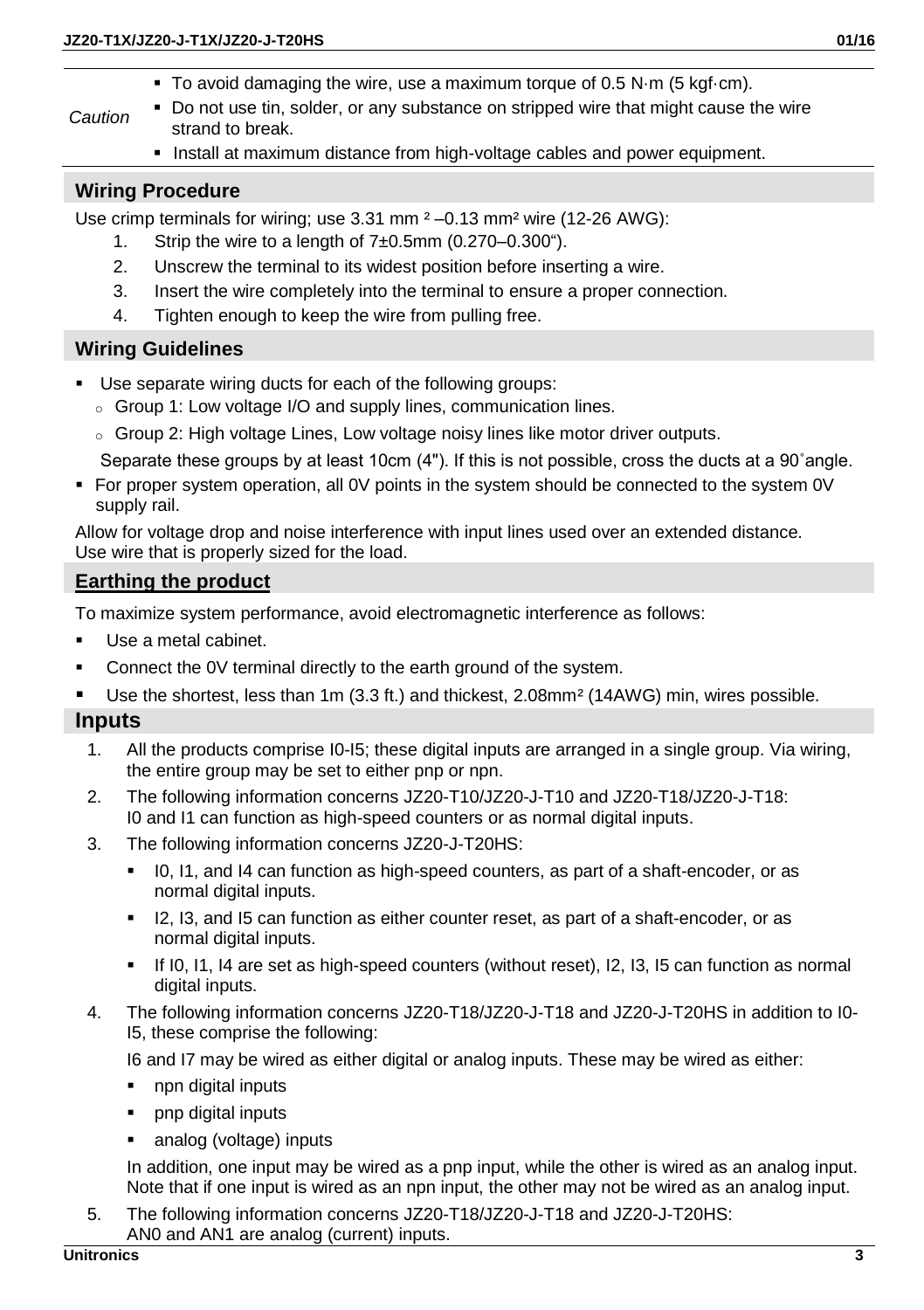# **Digital Inputs, Controller's Power Supply**

## JZ20-T10/JZ20-J-T10



**24VDC**  $\overline{u}$  $\sim$  $0000000000000000$  $\overline{a}$  $\overline{3}$ 5 6 7 8 9  $10$  $12$  $13$  $14$  $15$  $\overline{\mathbf{a}}$  $\overline{11}$ +V ov  $n/p$  $16 \t14$ 13 12 11 10 HS HS 24VDC

#### JZ20-T18/JZ20-J-T18

Note: The inputs are arranged in two groups. You can wire one group as npn and the other as pnp, or wire both groups as npn, or as pnp. In either case, the n/p pins **must be connected**.



# Input wiring, (I0-I5), pnp (source), (I6-I7), npn (sink)



#### JZ20-J-T20HS

Note: The inputs are arranged in two groups. You can wire one group as npn and the other as pnp, or wire both groups as npn, or as pnp. In either case, the n/p pins **must be connected**.

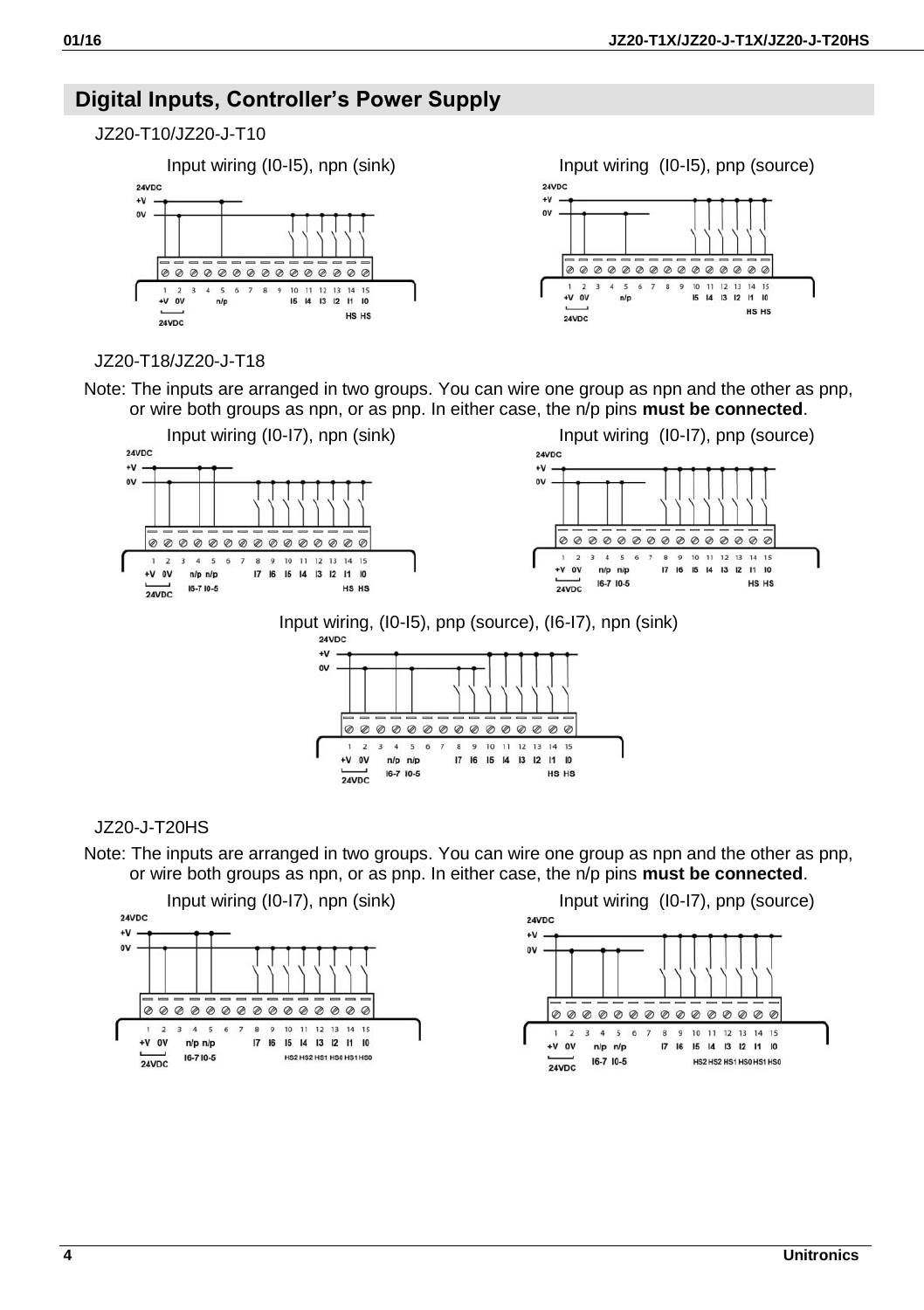